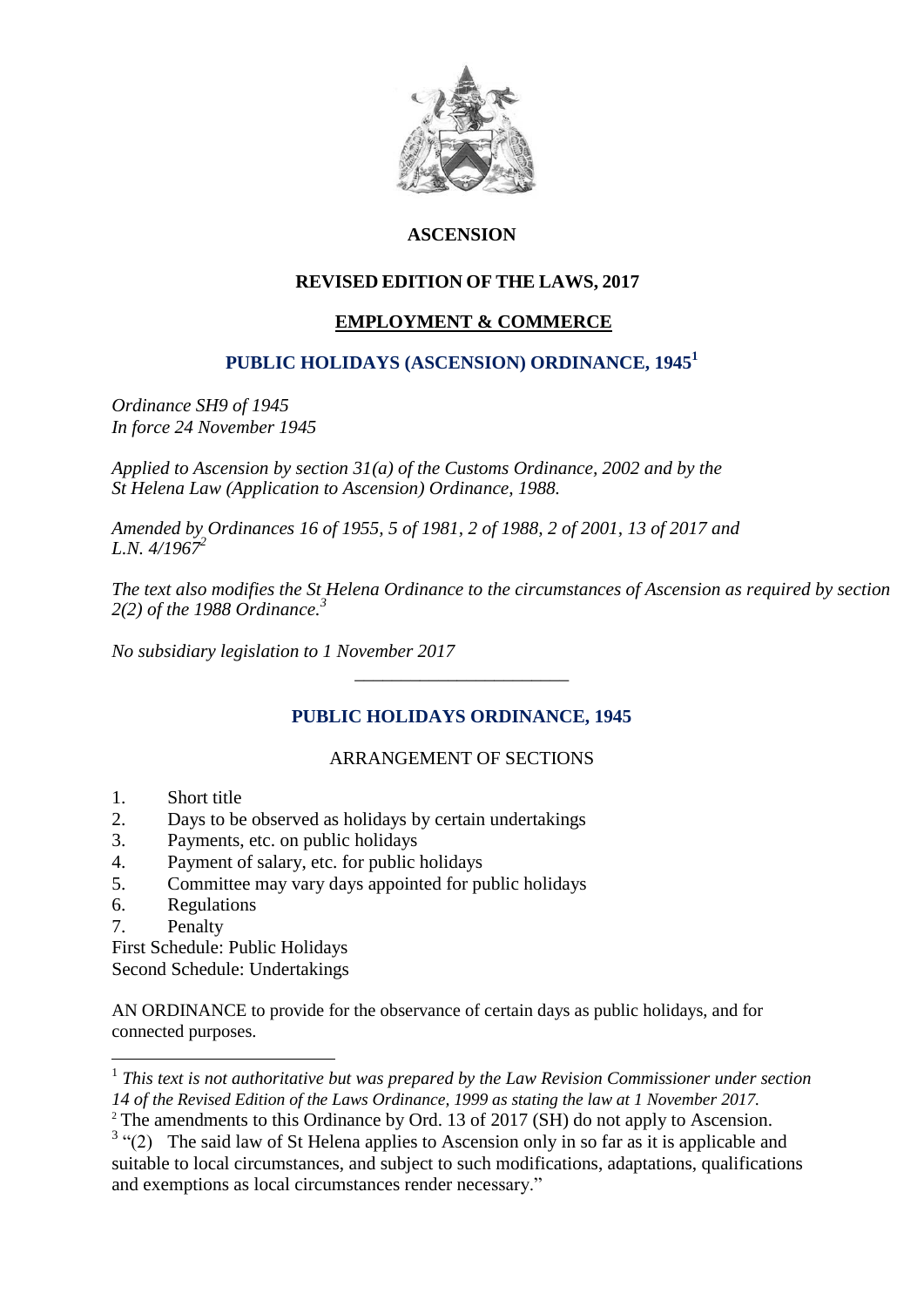## **Short title**

**1.** This Ordinance may be cited as the Public Holidays Ordinance, 1945.

### **Days to be observed as holidays by certain undertakings**

**2. (1)** The several days specified in the First Schedule , hereinafter referred to as "public holidays", are to be kept as close holidays in all undertakings and establishments specified in the Second Schedule.

**(2)** If Christmas Day falls on a Saturday or Sunday, the following Tuesday is to be observed as a public holiday.

**(3)** If a Public Holiday other than Christmas Day falls on a Saturday or Sunday, the Governor must, by Proclamation, direct that either the preceding Friday or the following Monday is to be observed as a Public Holiday *in lieu* of that Saturday or Sunday.

## **Payments, etc. on public holidays**

**3. (1)** No person may be required to make any payment or to do any other act upon a public holiday which the person would not be required to make or do upon a Sunday.

**(2)** The obligation to make any payment or to do any other act on a day which is a public holiday applies to the day following the public holiday, and the making of such payment or the doing of such other act on that following day is equivalent in all respects to payment of the money or performance of the act on the day which is a public holiday.

# **Payment of salary, etc., for public holidays**

**4. (1)** Every person who is responsible for the conduct of any of the undertakings specified in the Second Schedule (**"an employer"**) must, on the due date, pay to every person employed in the undertaking for the time being, the amount of salary or wages or other remuneration which the person would have earned by reason of the performance of his or her work on a day which is a public holiday.

**(2)** Any employer who employs a person (**"the employee")** other than a person who is in receipt of a monthly salary in an undertaking permitted to open in the manner above set out on a public holiday must grant to the employee, in respect of his or her work on the public holiday, a day's holiday with pay on another day, or, at the option of the employee pay to him or her one day's pay in addition to the amount of salary or wages or other remuneration to which the employee is entitled by virtue of subsection (1).

### **Committee may vary days appointed for public holidays**

**5. (1)** The Island Council may on account of the arrival of any ship, or for any other cause which in the Council's opinion makes it inexpedient to observe a public holiday on one of the days appointed under this Ordinance, give directions that a public holiday is not to be observed on the appointed date, but is to be observed on another date the Council appoints.